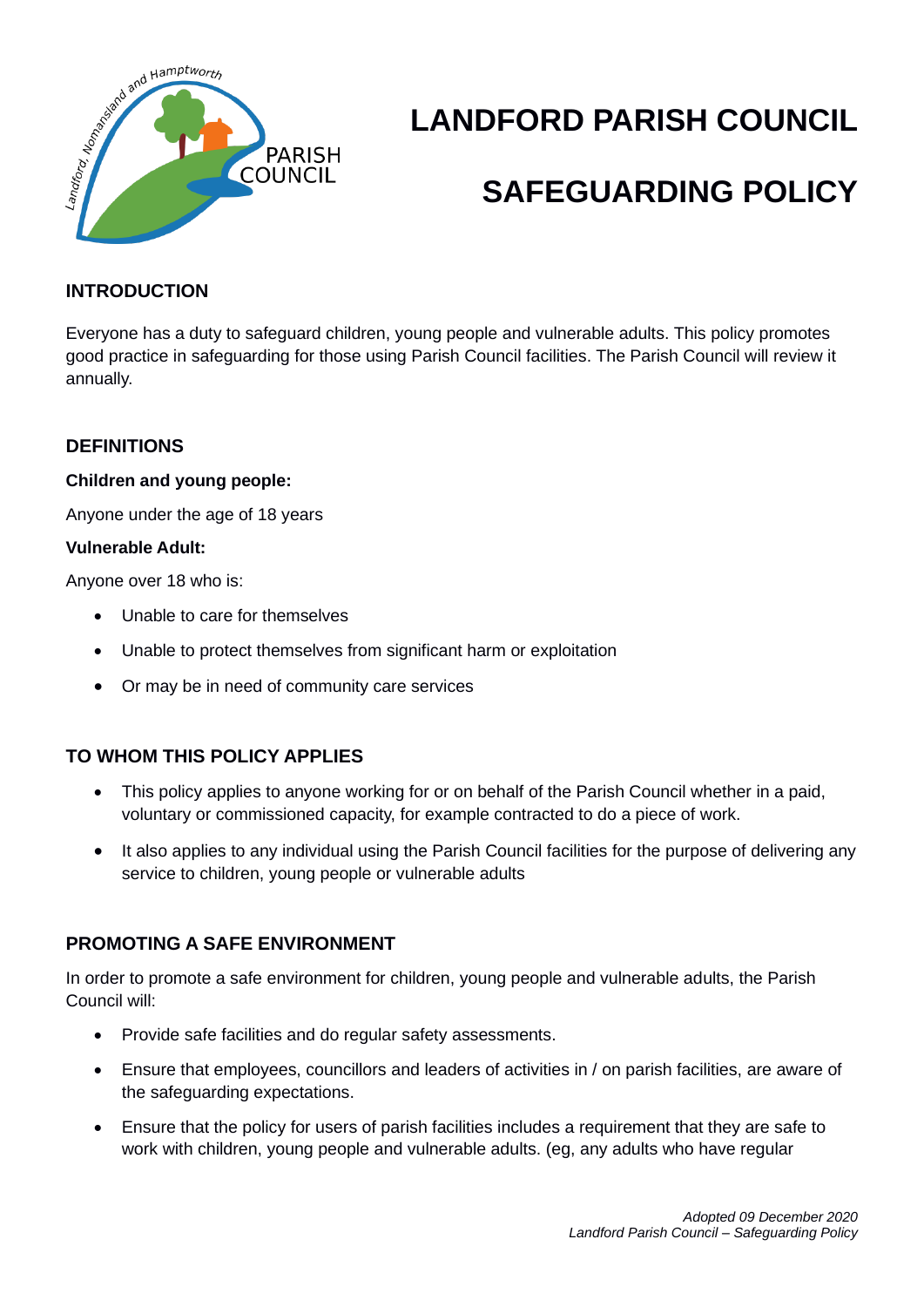unsupervised contact with children, young people or vulnerable adults during the course of their duties should undergo appropriate Disclosure and Barring Service checks.)

- Ensure that attendees at functions, eg Fireworks evening, are aware that parents are responsible for their children's safety and the location of a dedicated safe place for lost children is clear.
- Display on notice boards the relevant safeguarding contacts for advice and help.

#### **USE OF FACILITIES BY GROUPS FOR USE WITH CHILDREN, YOUNG PEOPLE OR VULNERABLE ADULTS**

(eg clubs / organisations regularly using the Parish Council Community Assets)

The Parish Council will require the leaders to:

- Have public liability insurance.
- Have a suitable safeguarding children, young people and vulnerable adult policy and/or agree to work to the Parish Council's policy and relevant guidance.
- Ensure leaders make their members aware of the Parish Council Policy and ensure that it is followed whilst using parish facilities.
- Ensure leaders have valid enhanced DBS checks as appropriate and know where the first aid box is.
- Carry out risk assessments for individual activities.

#### **SAFE WORKING PRACTICE**

All users of Parish Facilities must follow the safeguarding children, young people and vulnerable adult's policy and procedures at all times. For example they should:

- Never leave children, young people or vulnerable adults unattended with adults who have not been subject to a Disclosure and Barring Service (DBS) check.
- Plan activities to involve more than one person being present or at least in sight or hearing of others. Alternatively, record, or inform others of their whereabouts and intended action.
- Where possible, have male and female leaders working with a mixed group.
- Ensure registers are complete and attendees are marked in and signed out (under 8's must be collected by a parent/carer).
- Ensure that photos or videos of individuals are not taken without written permission from parents/ carers.
- Ensure they have access to a first aid kit and telephone and know fire procedures. Ensure that where a child, young person or vulnerable adult needs assistance with toilet trips and when first aid is required, that this is carried out in pairs or in the latter case, that it is carried out where they can be seen.
- When working outside, ensure activities, breaks and clothing are suitable for the weather conditions and that shelter is available where possible.

#### **EXPECTATIONS OF BEHAVIOUR**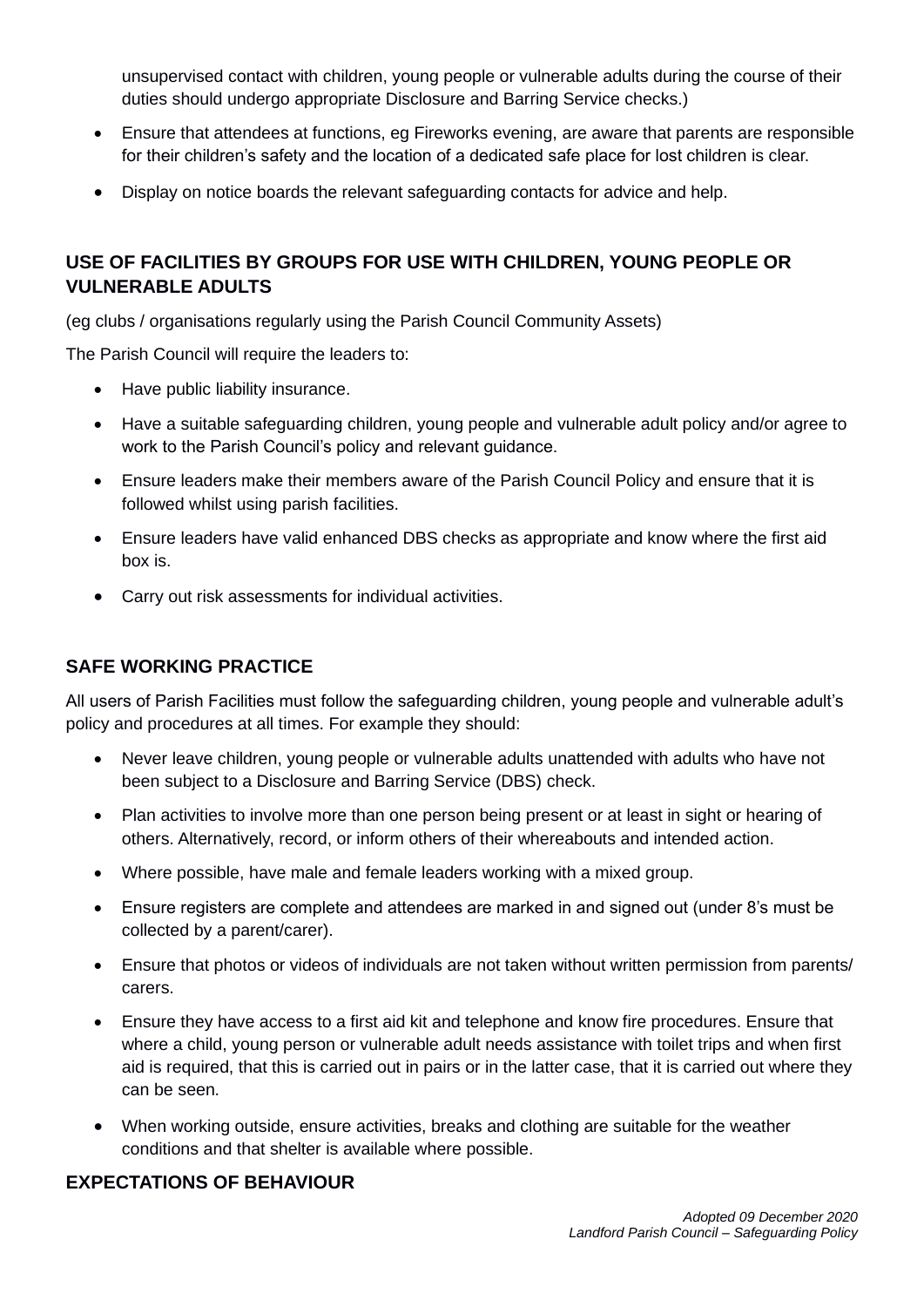All users of Parish Facilities should:

- Ensure that communications, behaviour and interaction with users should be appropriate and professional. •
- Treat each other with respect and show consideration for other groups using the facilities.
- Refrain from any behaviour that involves racism, sexism and bullying and in addition to report any instances of such behaviour to group leaders, parish councillors, the parish clerk or parents and carers, as appropriate.

#### **ALLEGATIONS AGAINST STAFF, COUNCILLORS AND VOLUNTEERS**

- All staff and volunteers should take care not to place themselves in a vulnerable position with a child or vulnerable adult.
- If an allegation is made against a member of staff or volunteer, the person receiving the allegation will immediately inform the Chair of the Parish Council.
- The Parish council should follow the Wilthire Safeguarding Chidrens Board procedures for managing allegations against staff/volunteers on the WiltshireSCB website. No attempt should be made to investigate or take action before consultation with the Local Authority Designated Officer (LADO). See contact details below.

#### **WHISTLEBLOWING**

All staff and volunteers should be aware of their duty to raise concerns about the attitude or actions of colleagues and appropriate advice will be sought from the LADO or Safeguarding Team

#### **WHAT SHOULD BE A CAUSE FOR CONCERN**

Staff and volunteers should be concerned by any action or inaction, which significantly harms the physical and/or emotional development of a child or vulnerable adult. Abuse falls into four main categories and can include child sexual exploitation and female genital mutilation:

- 1. Physical Abuse
- 2. Emotional Abuse
- 3. Sexual Abuse
- 4. Neglect

All staff and volunteers coming in to contact with children need to have an awareness of safeguarding. Free introductory online training or more specific face to face safeguarding training can be booked at: www.wiltshirescb.org.uk

All agencies working with children are recommended to follow the multi-agency procedures at: www.wiltshirescb.org.uk

#### **USEFUL SAFEGUARDING CONTACT DETAILS**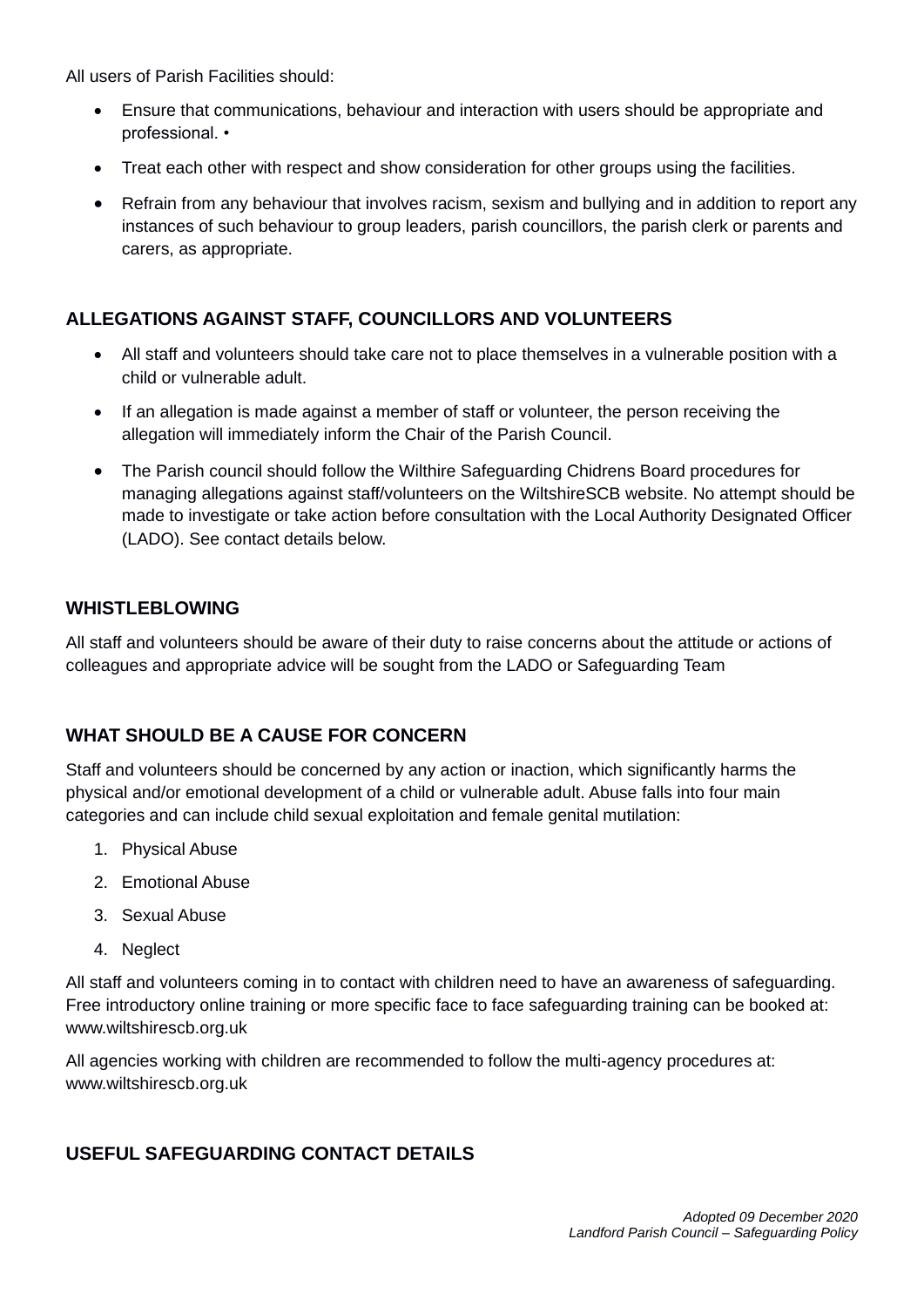| <b>CONTACT</b>                                                                                                                    | <b>EMAIL</b>                 | <b>TELEPHONE</b>                                                                                                                                 |
|-----------------------------------------------------------------------------------------------------------------------------------|------------------------------|--------------------------------------------------------------------------------------------------------------------------------------------------|
| <b>Multi-Agency Safeguarding</b><br>Hub (MASH)<br>To report a concern of abuse<br>or neglect call the MASH<br>team.               | mash@wiltshire.gov.uk        | <b>Integrated Front Door (IFD)</b><br>0300 4560 108<br>Mon-Thus $-$ 8:45am to 5pm<br>$Fi - 8:45am - 4pm$<br><b>Out of Hours</b><br>0300 456 0100 |
|                                                                                                                                   |                              |                                                                                                                                                  |
| <b>Designated Officer for</b><br><b>Allegations (DOFA)</b><br>To report an allegation against<br>a person in a position of trust. | dofaservice@wiltshire.gov.uk | 0300 456 0108                                                                                                                                    |
| <b>Landford Parish Council</b><br><b>Clerk</b><br>To report NON-URGENT<br>concerns about a councillors<br>conduct.                | clerk@landford.org.uk        | N/A                                                                                                                                              |

#### **WILTSHIRE SAFEGUARDING CHILDREN BOARD (WSCB)**

For general safeguarding issues and training please contact the WSCB team.

| <b>CONTACT</b>                                         | <b>EMAIL</b>          | <b>TELEPHONE</b> |
|--------------------------------------------------------|-----------------------|------------------|
| <b>Wiltshire Safeguarding</b><br><b>Children Board</b> | LSCB@wiltshire.gov.uk | 01225 718 093    |

#### **REVIEW OF THIS POLICY**

The Parish Council are to review this policy, its effectiveness and its implementation annually. It will ensure that employees and statutory authorities are consulted as when appropriate.

#### **DECLARATION**